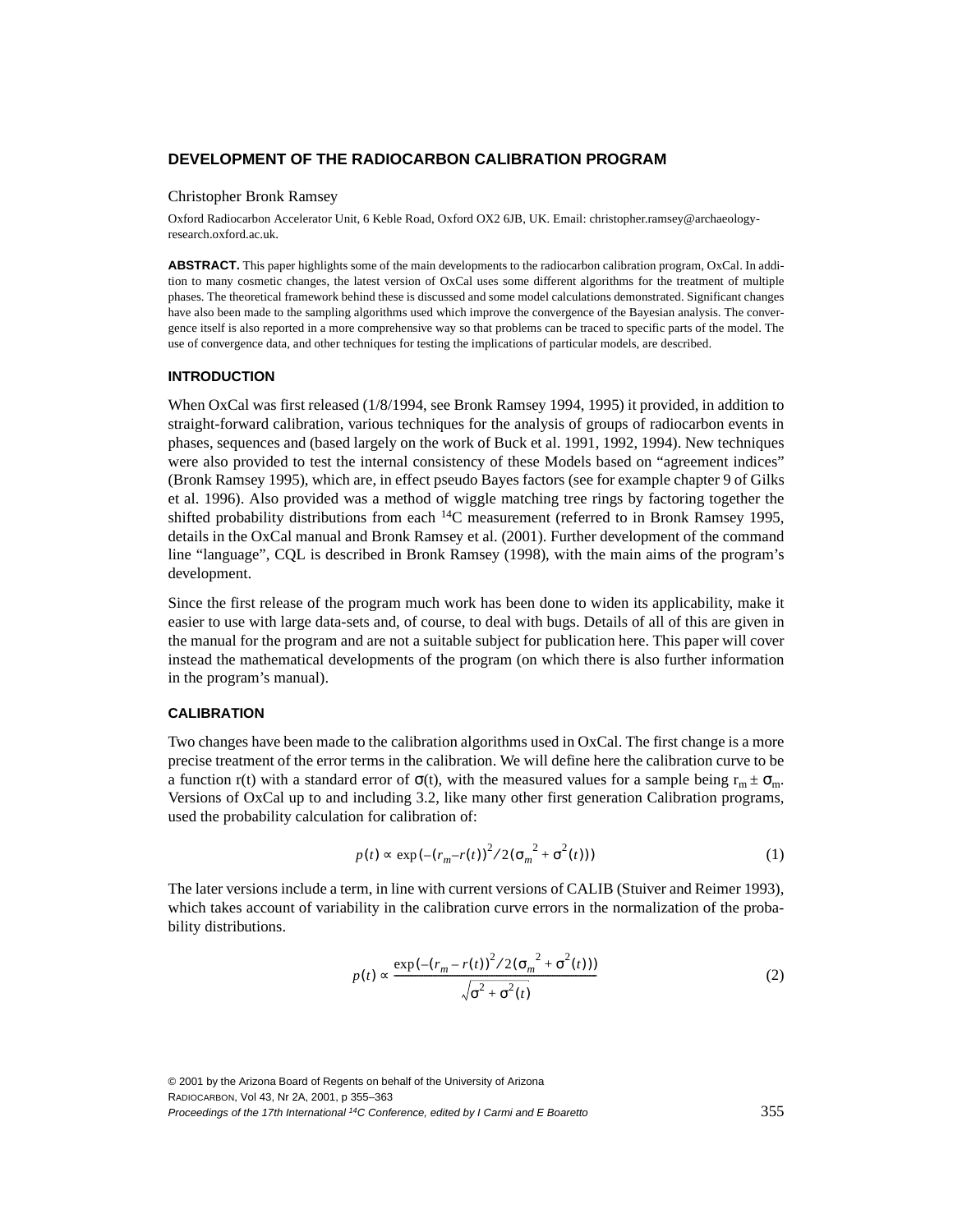#### 356 *C Bronk Ramsey*

This is only likely to make a significant difference when the calibration curve errors are large and variable—as they are at the start of the Holocene. This is particularly important with the new INTCAL98 calibration curve (Stuiver et al. 1998). This modification was suggested by Stephan Puchegger of Vienna (personal communication).

The second change allows mixed calibration curves to be defined using the program. The main application of this is for instances of human bone where there is evidence for a mix of marine and terrestrial sources of diet. There is also the opportunity to mix geological age carbon, which might be relevant, for example, in river environments. If the two curves  $r_1$  and  $r_2$  are to be mixed to give  $r_m$ where the proportion of the second curve is  $p_2 \pm \delta_2$ . The mixed curve is given by:

$$
r_m = (1 - p_2)r_1 + p_2r_2 \tag{3}
$$

$$
\sigma_m = \sqrt{\left((1 - p_2)\sigma_1\right)^2 + \left(p_2\sigma_2\right)^2 + \left(\delta_2(r_1 - r_2)\right)^2} \tag{4}
$$

The user interface should help you through the stages needed to do this but essentially to define a mixed curve the two curves to be mixed must first be specified along with any ∆R corrections. For example one might have:

```
Plot
{
Curve "intcal98" "C:/Program Files/OxCal3/intcal98.14c";
Curve "local_marine" "C:/Program Files/OxCal3/marine98.14c";
  Delta_R 100 30;
Mix_Curves "mixed" "intcal98" "local_marine" 20 5; 
R_Date 660 35;
};
```
This will define the sources for the two curves to mix and the local ∆R correction to be made to the marine curve; in this case, we have specified a marine component of 20±5%. A file dead.14c is provided with a  $^{14}C$  age of 100,000 BP so that geological age carbon can be mixed in using the same technique.

In principle any number of curves can be mixed since a mixed curve can itself be mixed with another once it has been defined.

### **ANALYSIS OF SEQUENCES AND PHASES**

#### **Background to Original Implementation**

The main Bayesian analysis procedures of OxCal have not altered significantly since its first release, except in the detailed treatment of *boundaries*. To understand how these are used it is necessary to understand the underlying assumptions in any analysis. For an overview of the application of Markov Chain Monte Carlo to this type of problem see Gilks et al. (1996); this paper will deal with the aspects of this that are specific to this particular application.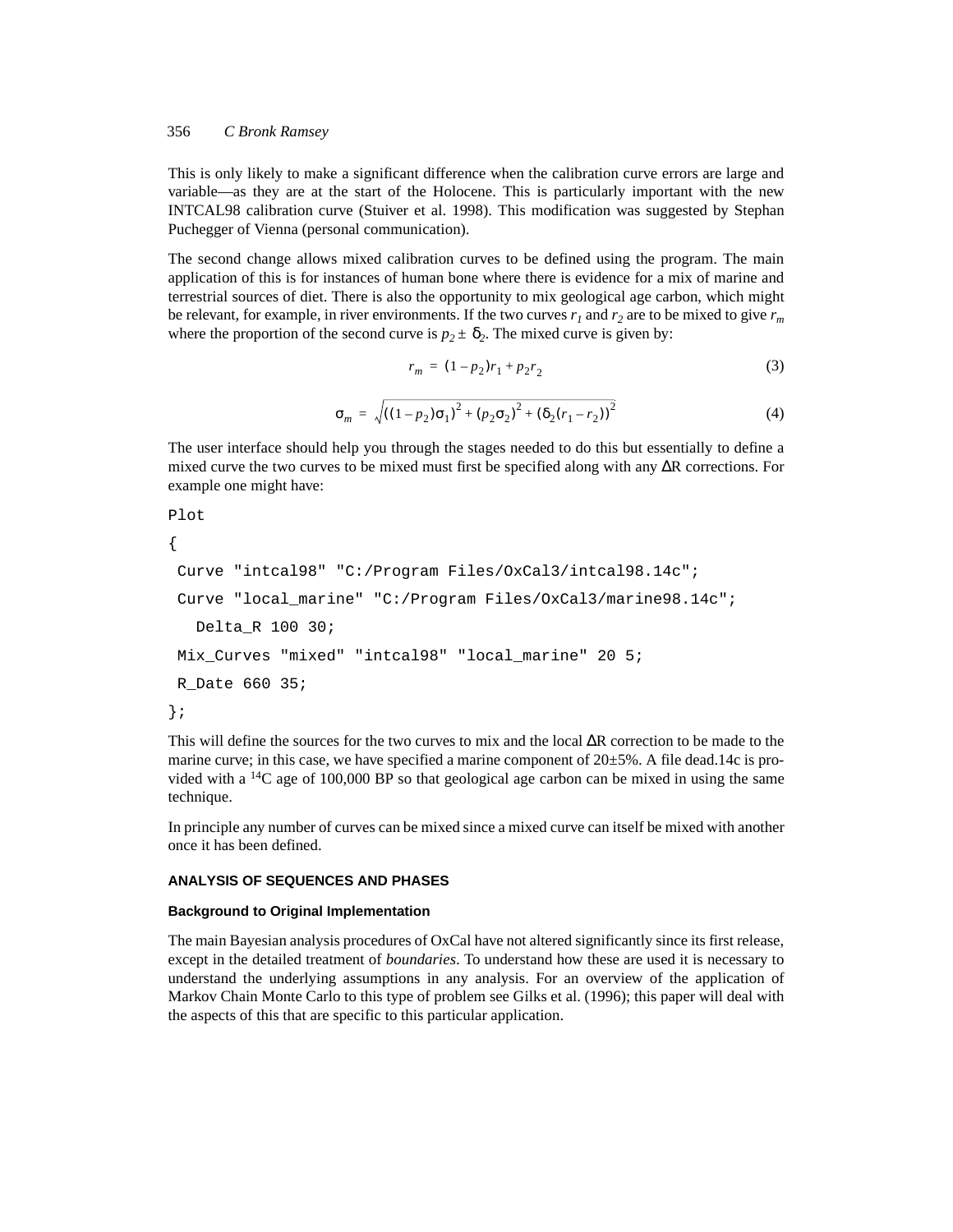The main underlying assumptions are that events are independent and are equally likely to occur at any point on the time scale. These assumptions are identical to those made for the classical Poisson distribution. These, apparently neutral, assumptions do, however, have important consequences when applied to a discrete group of events rather than a infinitely long distribution. For such a group the number of possible combinations of dates is a strong function of the span of the group. If the span of the dates is given by *s* and the number of events under consideration is *n*, the number of possible combinations is, in fact, proportional to  $s^{n-2}$ . This is true whether or not the events are constrained to be in a series. This would be fair enough if the events were truly independent, but in practice events under investigation are usually related in some way and are uniformly distributed only over a limited time range rather than throughout the whole time scale.

For this reason a method of grouping events into coherent groups, using *boundaries* was included in the first version of OxCal. This was based on the mathematical formulations of Buck et al. (1992). In this method the events in a model can be divided up between *boundaries*. The events between these *boundaries* are assumed to be uniformly distributed (with Poisson distributed intervals), but only over a limited time span, rather than the infinite time span of the initial model. In order to overcome the statistical weight of greater *boundary* separations, the analysis is deliberately biased towards shorter *boundary* gaps in order to exactly balance this effect. If we consider two boundaries in the model,  $b_i$  and  $b_i+1$  between which there are  $n_i$  events, we apply a bias of:

$$
(b_{i+1} - b_i)^{-n_i} \tag{5}
$$

The net effect of this is that the effective prior for the span of any group of events is now uniform, that is any span is treated as equally likely.

These methods have been applied satisfactorily in many archaeological contexts (see for example Bronk Ramsey and Allen 1995 or Needham et al. 1998). Models without *boundaries* will tend to bias to spans which are too long and so, although for small numbers of events it usually makes little difference, they should really be included in almost any model. Version 3.4 of OxCal will warn if no *boundaries* have been used and allows *boundaries* to be put in automatically.

#### **Multiple Boundaries**

Even with this model, there is still a bias to longer overall spans if the dates are split up into a number of groups. The more groups the dates are split into, the stronger this bias is. Effectively the phenomenon seen above still applies to the *boundaries* themselves. This makes very little difference in most situations as the number of related groups is usually small. However, to overcome this an additional bias can be added to the model: if there are *m boundaries* in a sequence, we can apply a bias of:

$$
\left(b_m - b_1\right)^{m-2} \tag{6}
$$

which exactly counteracts this effect. We are now assuming that, not only are the events grouped between two *boundaries* uniformly distributed over a limited range of time, but that the *boundaries* themselves are also uniformly distributed over a limited range. Where the overall model is unconstrained in date this makes the effective prior for the span of all of the dates considered to be uniform. Where there is an upper and lower limit on the possible dates, however, this will tend to favour shorter spans slightly, something which can be overcome with a bias of:

$$
\frac{1}{(b_{ulim} - b_{llim}) - (b_m - b_1)}
$$
\n<sup>(7)</sup>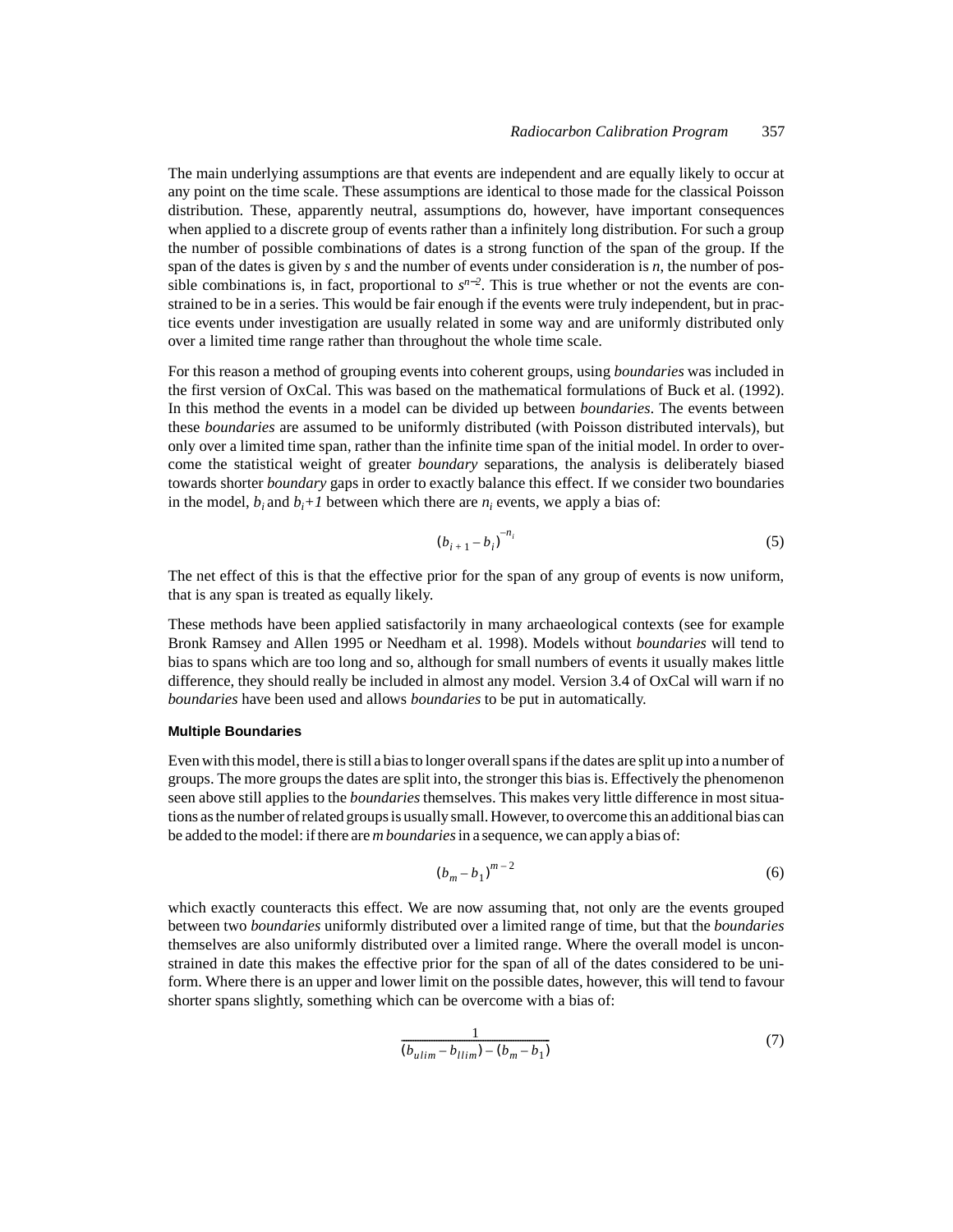## 358 *C Bronk Ramsey*

These two additional factors were suggested by Goeff Nichols of Aukland University, New Zealand (private communication) as was the notion of treating the *boundaries* themselves as uniformly distributed events. These factors have been incorporated into v3.2 of OxCal and onwards.

To summarize: the underlying prior assumption made is that the span of the whole timescale of the analysis is equally likely to be any length (the prior for the overall span is uniform); within this, we assume that the *boundaries* that separate chronological stages of the archaeological or geological process are uniformly distributed throughout the overall span (with a Poisson interval distribution); between the *boundaries*, we assume that the dated events within any chronological stage are also themselves uniformly distributed.

#### **Nesting Boundaries**

A complicated model might have *boundaries* at various different hierarchical levels. In a site context, for example the construction and destruction of a building might be classified as such. On a more general scale the transition from early to middle and middle to late bronze age might likewise be classified as temporal *boundaries*. These are clearly different in nature and need to be treated as such in any analysis. For this reason, in OxCal only *boundaries* at the same level of nesting within the model structure are treated as a coherent group. For example part of a model might include:

```
Sequence
```

```
{
Boundary "Start of EBA";
Phase "EBA" \{ \dots events of EBA phase...};
Boundary "EBA-MBA transition";
 Phase "MBA"
 {
  Sequence "House MBA-I"
  {
   Boundary "House construction";
   Phase "House Use" {...events relating to house use...};
   Boundary "House destruction";
  }
  ...other events of MBA phase...
 }
Boundary "MBA-LBA transition";
Phase "LBA" \{ \dots \text{events of LBA phase} \dots \}};
```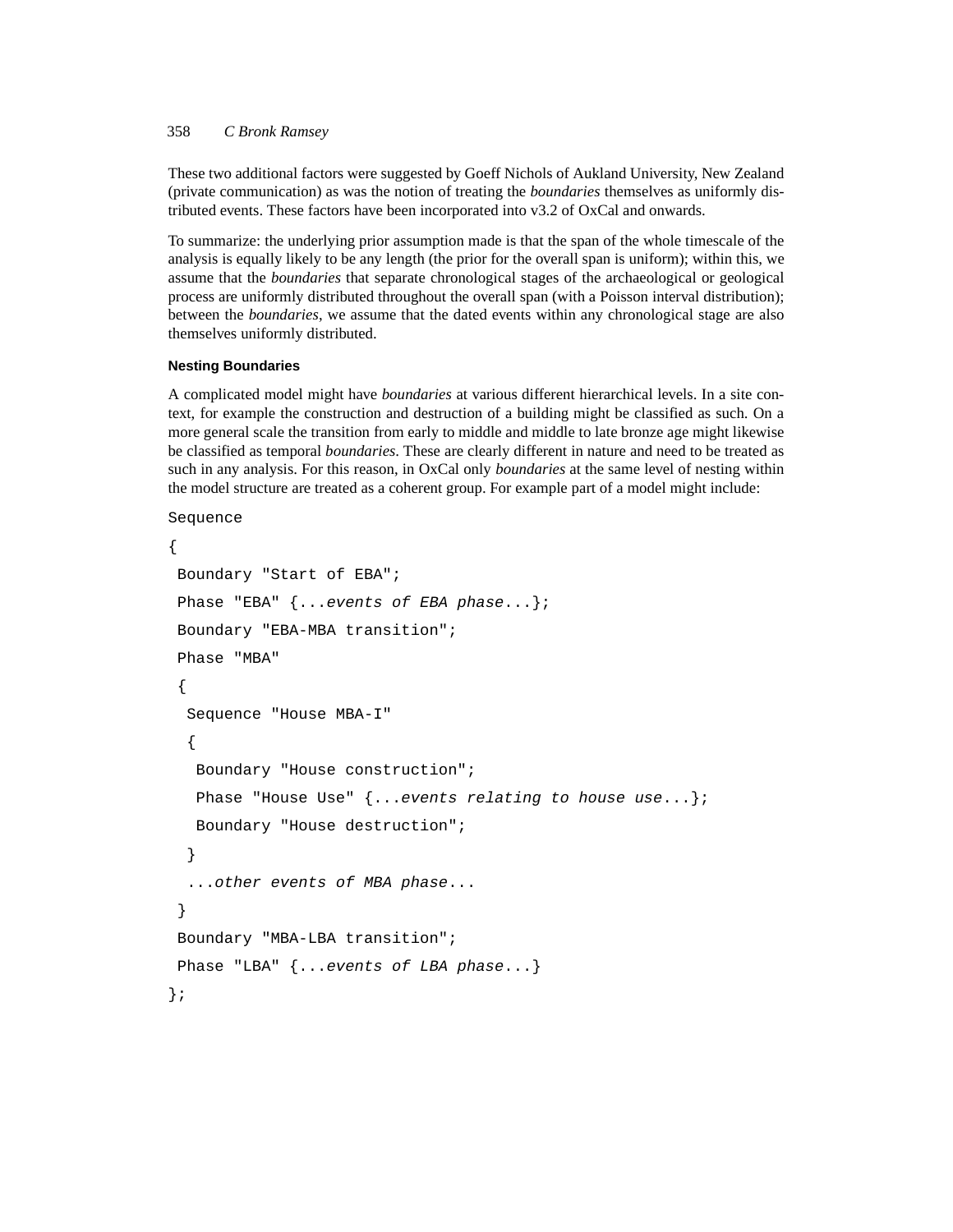In such a case, as far as the outer *boundaries* are concerned, the House Construction and Destruction are merely two events within the MBA phase. As far as the inner *boundaries* are concerned, the transitions to and from the MBA are simply treated as constraints.

## **MARKOV CHAIN MONTE CARLO**

Several improvements have been made to the Markov Chain Monte Carlo (MCMC) sampling used in this program. For details of this technique see Gilks et al. (1996).

The first improvement has been to go from integer arithmetic (originally used to improve speed and reduce memory use) to a fully floating point algorithm (all versions after 2.18). This greatly helped with normalization problems as phase lengths get close to zero. There are still some compromises which have had to be made in order to provide reasonable convergence. This affects phases which are less than half the length of the resolution (i.e. 2 years for the default resolution of 4).

The second main change has been to the sampling algorithm itself. The original program used only the Gibbs sampler. In this, each pass provides a new possible state for the system. It was implemented in such a way that only one event could change at a time. An alternative approach is the Metropolis-Hastings algorithm. In this, each pass does not necessarily produce a new state, but as each pass is faster to calculate, the model converges faster. Furthermore, it is easier to implement state transitions involving several of the modelled events. The newer versions of OxCal (3.3 and later) use a mixture of Gibbs and Metropolis-Hastings and allow groups of events (defined within *boundaries*) to be shifted, expanded and contracted as a whole. The user of the program need not really be aware of all of this. The key thing is that all of these algorithms are designed to give a representative selection of possible states for the model as a whole. These new methods provide much faster convergence for complex models.

The third development is the provision of extra tools for dealing with convergence. The original program reported poor convergence (as defined in Bronk Ramsey 1995). The program now automatically increases the number of iterations until the convergence is reasonable. In some cases, this may never happen and the program may run almost indefinitely. In such cases the program must be aborted and it is useful to have some methods for investigating what is happening. A new option in the program allows convergence data to be included in the plots. This results in the convergence for each element of the model being displayed on multi-plots (in square brackets) and individual plots show the details of the MCMC sampling process for a portion of the run. Figure 1 shows one such plot where the convergence is rapid and Figure 2 a case where the convergence is slower.

## **TESTING PERFORMANCE**

Obviously, analysis software of this sort needs to be tested, both to ensure that it is as free of "bugs" as possible, and to see if the overall approach is achieving its objectives. Here, I will concentrate on the latter, since testing of this kind should sometimes be performed by the user of the program too, where complex models are being used. We will give two example tests here which show possible approaches.

## **Simulated Dating**

In this approach we consider events that conform to the designed model, we simulate the  $14C$  dating of these events and then we see if the analysis can reveal the true characteristics of the event distribution.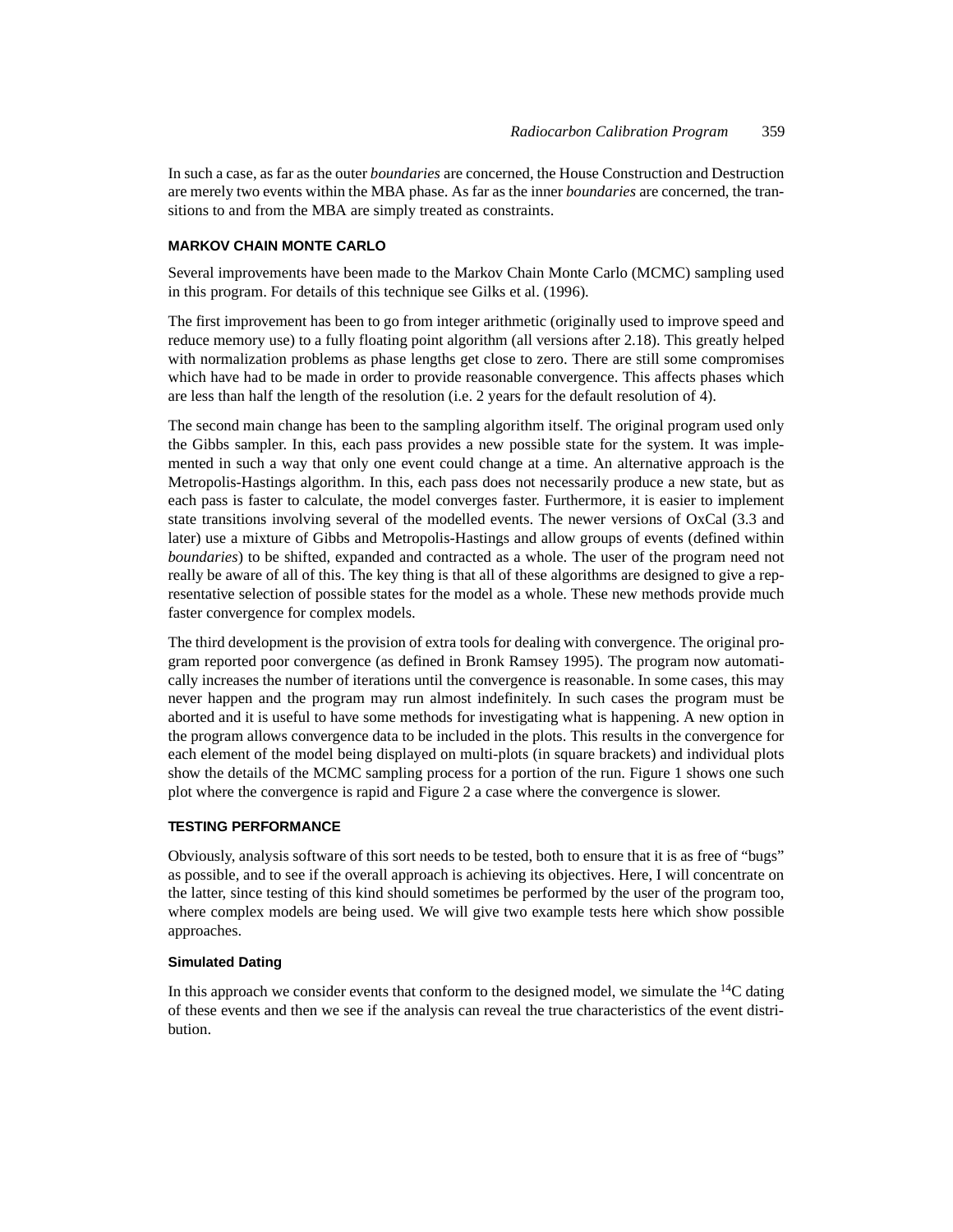

Figure 1 This shows an example of good, rapid convergence.



Figure 2 An example of slower convergence—this model would take more iterations to achieve reasonable convergence.

As an example, we consider a simple scenario with four phases: I=1–200 AD, II=201–500 AD, III=501–600 AD and IV=601–800 AD. We assume that from each phase we have a number of evenly distributed events which have been 14C dated. To complicate matters the density of dates is different in each phase (50/century in phase I, 17 in II, 100 in III, and 50 in IV).

The simulated 14C dates are generated using OxCal's R\_Simulate function which generates the kind of date you would expect for an object given the true age and the precision obtainable. The model is then constructed with five *boundaries* and four phases.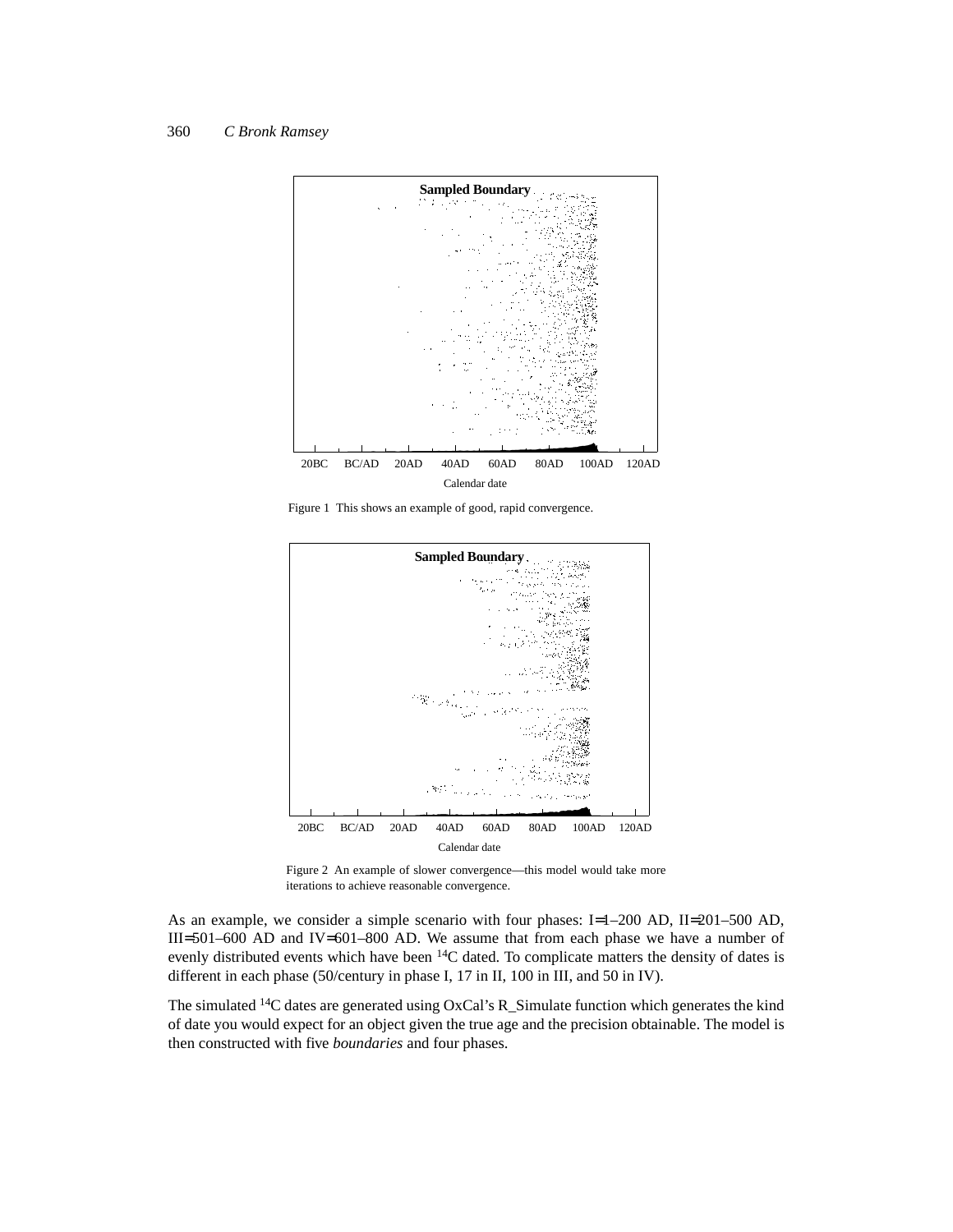The results of the analysis are shown in Figure 3 (450,000 iterations). This shows that the *boundaries* deduced by the analysis, do fall across the correct dates (confirming that the biases for number of events in the phase has operated correctly). The Sum function, which provides a frequency modulated date distribution has yielded a function which is a good approximation to the true frequency distribution of events. This is generally the case if the dating resolution is good in comparison to the overall scale of the Sum distribution, although there will be random fluctuations from the true distribution which do not reflect the original process (as commented by Steier et al. 2001, though these fluctuations are random and not a reproducible function of the calibration curve).



500CalBC 1000CalBC 500CalBC CalBC/CalAD 500CalAD 1000CalAD 1500CalAD Calibrated date

Figure 3 This shows how the position of boundaries can be reconstructed by the simulated radiocarbon dating of events within the phases they divide; the Sum, which provides a frequency modulated age distribution, provides a good approximation to the true frequency distribution of the dates.

## **Effective Priors**

Another, slightly more theoretical approach is to look at what result is obtained from a model when virtually no dating information is given at all. This then shows us what the effective prior for the model is. This method can be used to see if the results of an analysis are largely artifacts of a particular model rather than arising from the <sup>14</sup>C dates and other chronological information.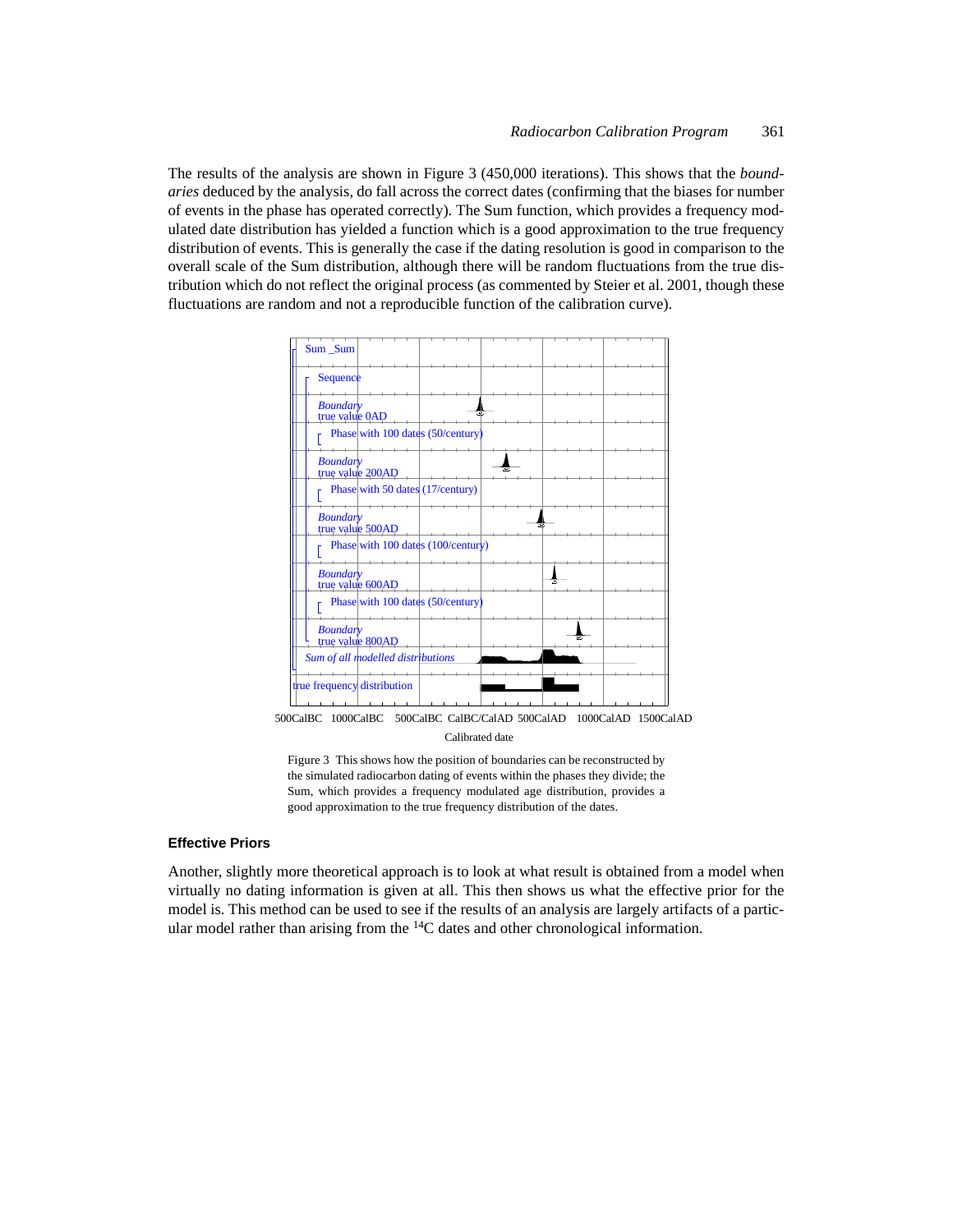As an example of this we will look at a very simple model like:

```
Sequence
{
C_Date 0;
 Sequence "with six events and three boundaries" 
 {
  Boundary;
  Event; Event; Event;
  Boundary;
  Event; Event; Event;
  Boundary;
  Span;
 };
C_Date 100;
};
```
Here we use the Event function to denote an undated event; the span function will calculate the total span of the sequence. The C\_Date terms constrain the whole sequence to within the first century AD.

Figure 4 shows the generated distributions for the spans of various sequences of this kind. The algorithm is designed to provide a uniform prior for the span and it can be seen that it does this satisfactorily, regardless of the number of events. Because of details of the algorithm (see section on MCMC above), however, there is still a bias against very short overall spans if the sequence is divided up with a large number of *boundaries*. This fact should be taken into account when modeling very short duration events. In such a circumstance a model with fewer *boundaries* (ideally just two) should be tried



Figure 4 This shows the effective priors for spans of sequences with different numbers of events and boundaries; you can see from this that the prior for the span is essentially uniform but that if the number of boundaries gets high, the model does still bias against very short overall spans—this is due to details of the MCMC sampling algorithm